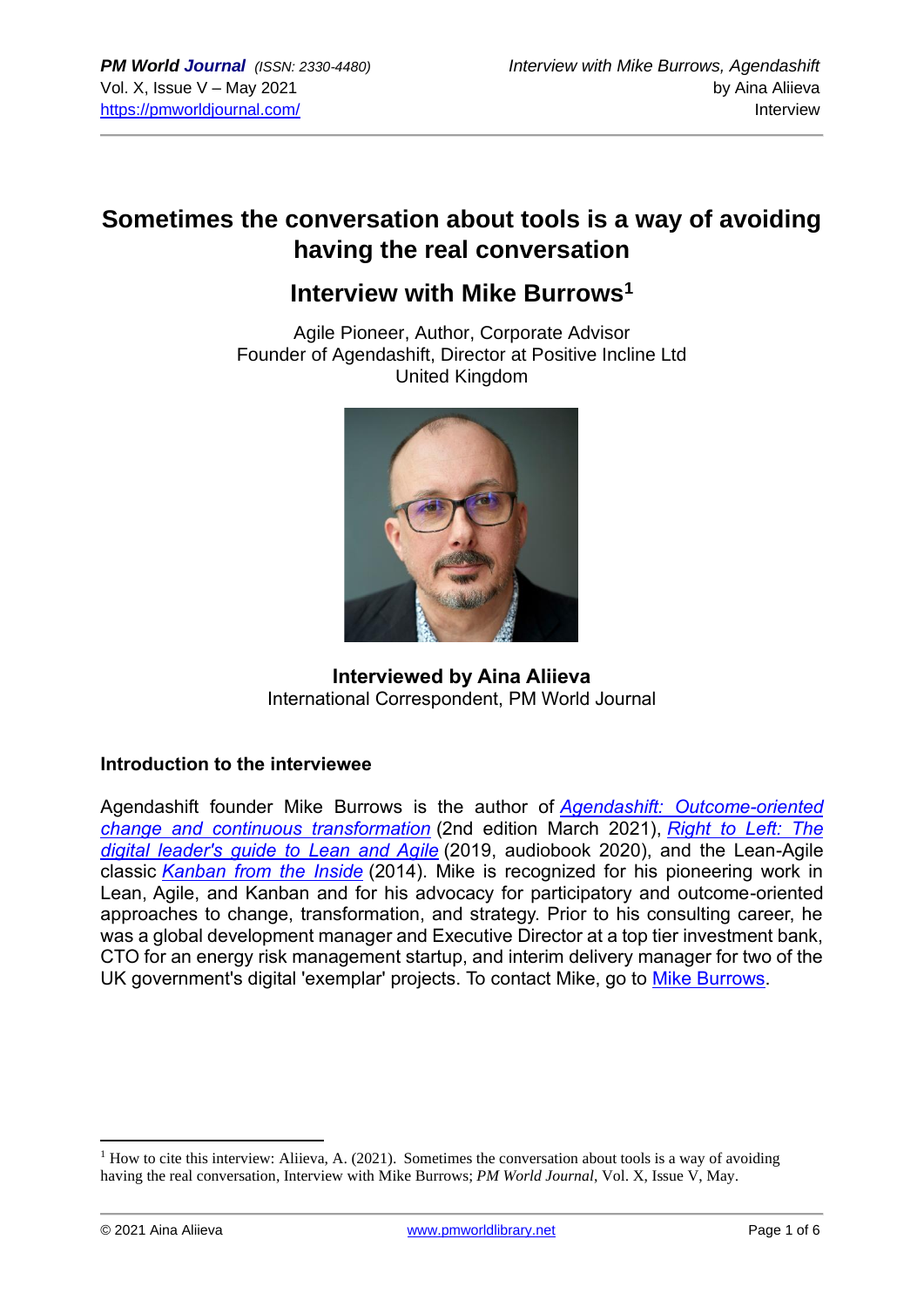# **Interview**

## **Q1. Mike, could you describe the initial reasons behind creating Agendashift and its evolution?**

**Mike Burrows (Burrows):**It actually started with the assessment tool. My first book *Kanban from the Inside* came out in 2014, and soon after publication I and a few other people around the world realized that the checklist at the end of the book was a pretty good basis for an assessment tool. And I went through a number of iterations on that and collaborated with my friend Dragan Jojic on improving it.

We found that most of the improvements actually came from taking as much of the jargon out as possible and making it less specific to Kanban. We did our best to give it a good overall Lean-Agile coverage without getting into specific practices or techniques. So, eventually, my attention turned to working out how to do workshops around it. I discovered that rather than using the tool to diagnose what was wrong with the organization, I was using it to start some conversations. And I've been on a journey now for the last four or five years to formalize that process, with or without the specific starting point of the assessment tool.

#### **Q2. There was a sentence in your book, "meaningful self-organization at every scale." That really touched me because you're talking about frameworks that they can be good or can be bad. What's your opinion on these and is the Agendashift often confused with the framework?**

**Burrows:** I'll start with self-organization first. I think self-organization has been taught so much as a team thing, and in a way, that's so easy to confuse with self-management. I'm actually really pleased that books like *Team Topologies* and *Dynamic Reteaming* have come out in the months before the second edition of Agendashift, so I was able to reference them. Because now we're talking about self-organization not just about what work people do and how they collaborate, but also about what structures emerge from the collaborations. Taking it up a level, what happens when teams collaborate with each other? What happens when people move between teams? Are there different kinds of relationships between teams? Can we encourage people to be more mobile? Is there an optimum level of mobility even? Where are the decision-making forums in which it becomes very apparent that we need to change something?

All of this depends on people being suitably authorized to make those changes happen, whether that's through sort of an organic process or by someone directing it. Many organizations need to make it easier, and they need to design for it.

I want to pick out another phrase from the book, "for too many teams, strategy is something that happens to them." There's just not enough participation across delivery, strategy, and organization development. So it's hardly surprising that self-organization is a very hard-to-detect feature in most organizations.

I think Agile hasn't helped by teaching us self-organization in a way that's so team-centric.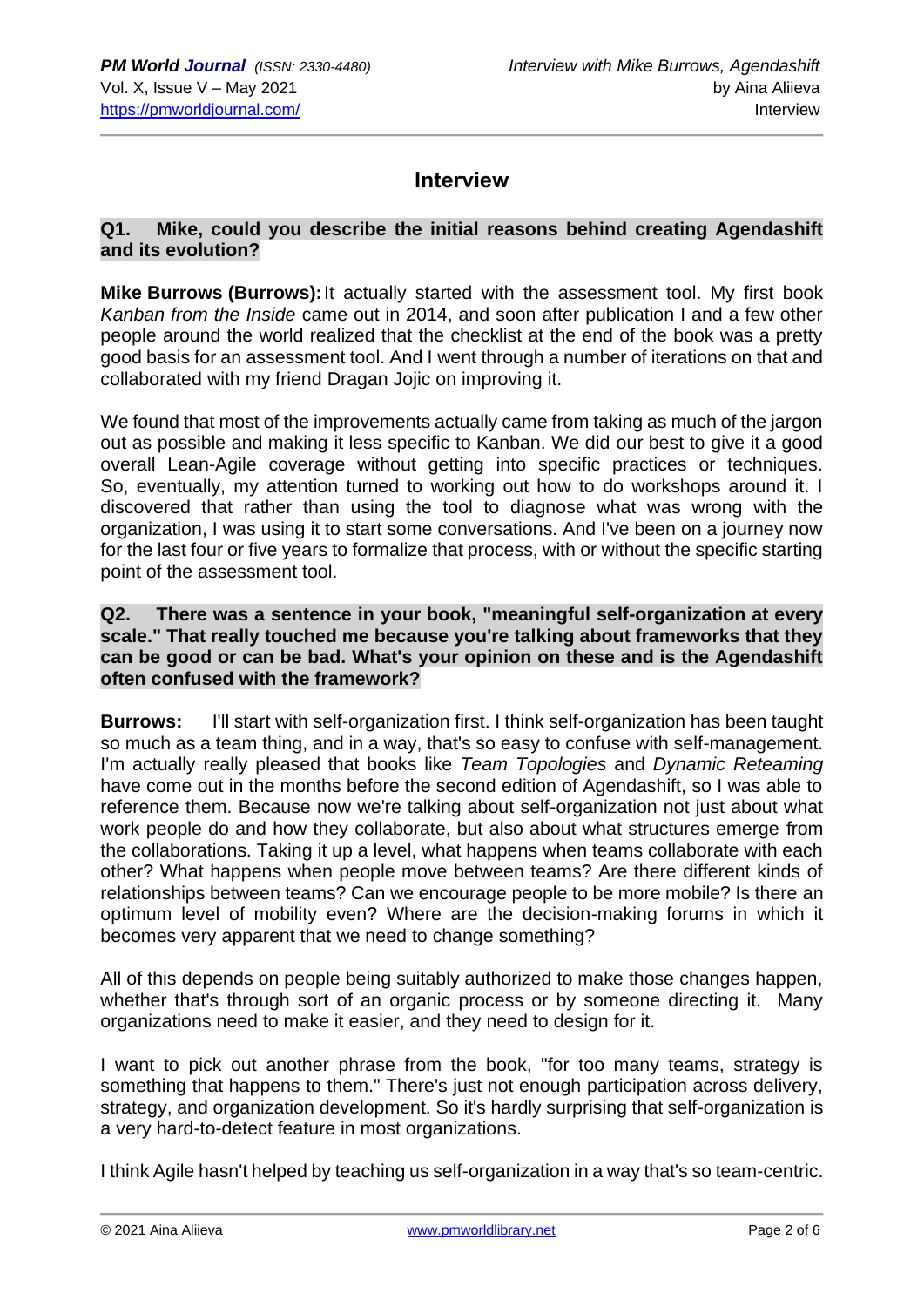I can kind of understand how it happens. But if you're interested in whole organizations, it can be a little frustrating at times. I think the same about servant leadership as well – I did a whole series of blog posts a few years ago on that topic because I was just so frustrated – it being taught that servant leadership is just serving your team as though that it was all about.

For years I've tried to encourage people to think more organizationally, and if we're going to really make a significant impact, then that has to happen.

#### **Q3. The organization is the most powerful invention of humanity, right?**

**Burrows:** Yes, It's about being able to do more than you could possibly do on your own. And in fact, it's even more than that. It's the possibility of doing things that you couldn't even have thought of on your own. I used to explain collaboration not just as working nicely with people. It's actually good to have a collaboration model, for example, Lennon and McCartney, Watson and Crick, you know, those kinds of collaborations that spark creativity, producing things that just wouldn't have happened if the collaboration wasn't there. I think it's a wonderful thing that Agile has put the spotlight on collaboration, and we should enjoy that, and see it as so much more than just rubbing along well together in our teams.

#### **Q4. For example, one and one are 11?**

**Burrows:** Exactly! That's organization level.

**Q5. One thing you said there, Mike, is an organization is a forum where we can do more than we could on our own. And then you sort of corrected that and said you could even think of something bigger than you can think of yourself. Could we be in the middle of the way from an organization of workers who actually perform work that someone else thought of to knowledge workers who collaboratively think about what we're doing and develop the ideas**?

**Burrows:** Yes. I've been very fortunate in terms of the teams that I've been worked with and that I've seen a lot of that happen. Teams that've been very close to their customers and teams that are very good at coming up with ideas on behalf of their customers.

Going back to self-organization at scale… I can point to examples of that going back to the nineties before Agile was even a thing. Teams worked things out between each other, even across countries. Without even a project manager or a business analyst we would work these things out, and we would decide which team was going to take the lead with which customers. We'd work out the interfaces between teams both in terms of communication and technically. It was amazing how much work we could get done working that way, where teams and individuals within teams take responsibility for stuff.

It's just a little bit of effort working things out in conversation. Working out how these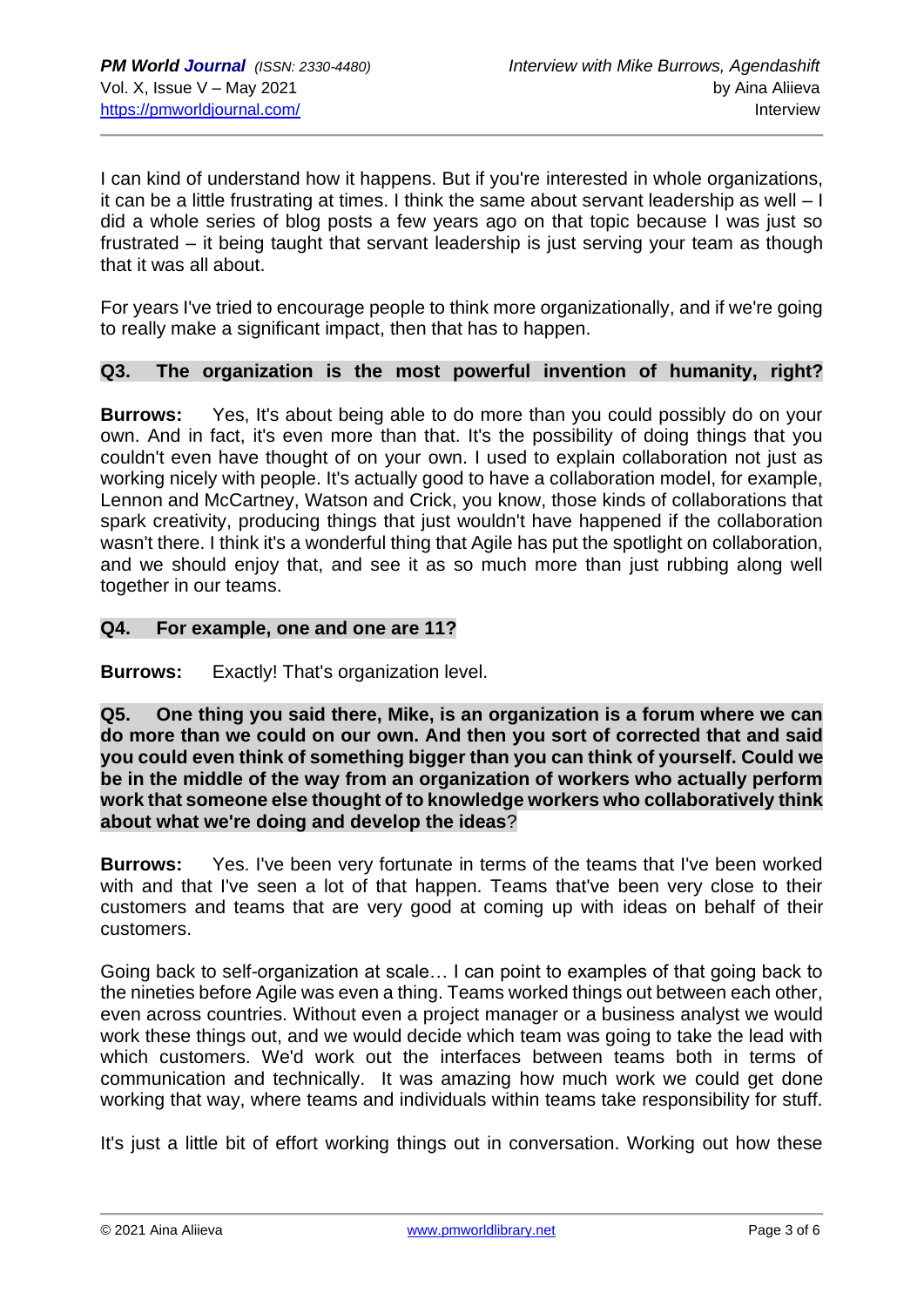collaborations are going to work really pays dividends. I feel privileged to have worked in organizations that encourage that.

It was an eye-opener for me to work in a banking environment in the nineties, where such cool things were happening, organizationally and technology-wise as well. And, I still draw on some of those examples even today.

#### **Q6. Yes. That's when you're a sort of like in the flow?**

**Burrows:** Yes. And the boundaries start to matter less. We worry a lot about organizational boundaries, and it's right that we should. But why are we letting organization boundaries get in the way when we don't have to? We can decide to talk to each other, so let's do it.

#### **Q7. As an Agile Coach, sometimes I get put in situations where pre-agreed outcome-based solutions are in place. What do you do when confronted with a situation like this, and how do we make it better?**

**Burrows:** I don't deny that it's going to be a hard sell for many executives who just want a solution and don't even care what the solution is. But I hope if we keep repeating our message for long enough that we'll get through to enough people and eventually start to change things.

As the specific situation, if you're going to do any kind of project, and I think change projects included, much as I disliked the project word, let's try and do it in an Agile way. And what if we do it truly iteratively? Let's pursue our objectives goal by goal.

So we choose a goal and think about how it might be achieved within the kind of solution space that has been offered to us. Then the next goal, and so, on. Rinse and repeat! I hate the idea of an Agile rollout, but if you're going to do one, then at least do it in a way that is Agile. If you're telling people – smart people – how to work, they won't like that.

## **Q8. I'm not sure I couldn't agree with you more on that. You mentioned you would dedicate the rest of your life to outcomes. Could you tell me more about that?**

**Burrows:** As I said before, there is a very strong tendency to quickly jump to solutions before we've adequately worked out what it is we want to achieve. It's very easy to solve problems without actually meeting a need. If we're really clear about what outcomes we want to achieve, we've got a much more, much better basis for measuring success by focusing on the outcome rather than the problems we think should be solving.

There's the whole thing about imposing change on people by trying to upgrade your organization like you're upgrading your email servers. However, we are missing the fact that we need to recognize that organizations aren't just processes.

They're not just structures. They are social constructs. They exist and are maintained through the discourse – through conversation. And if we want to change organizations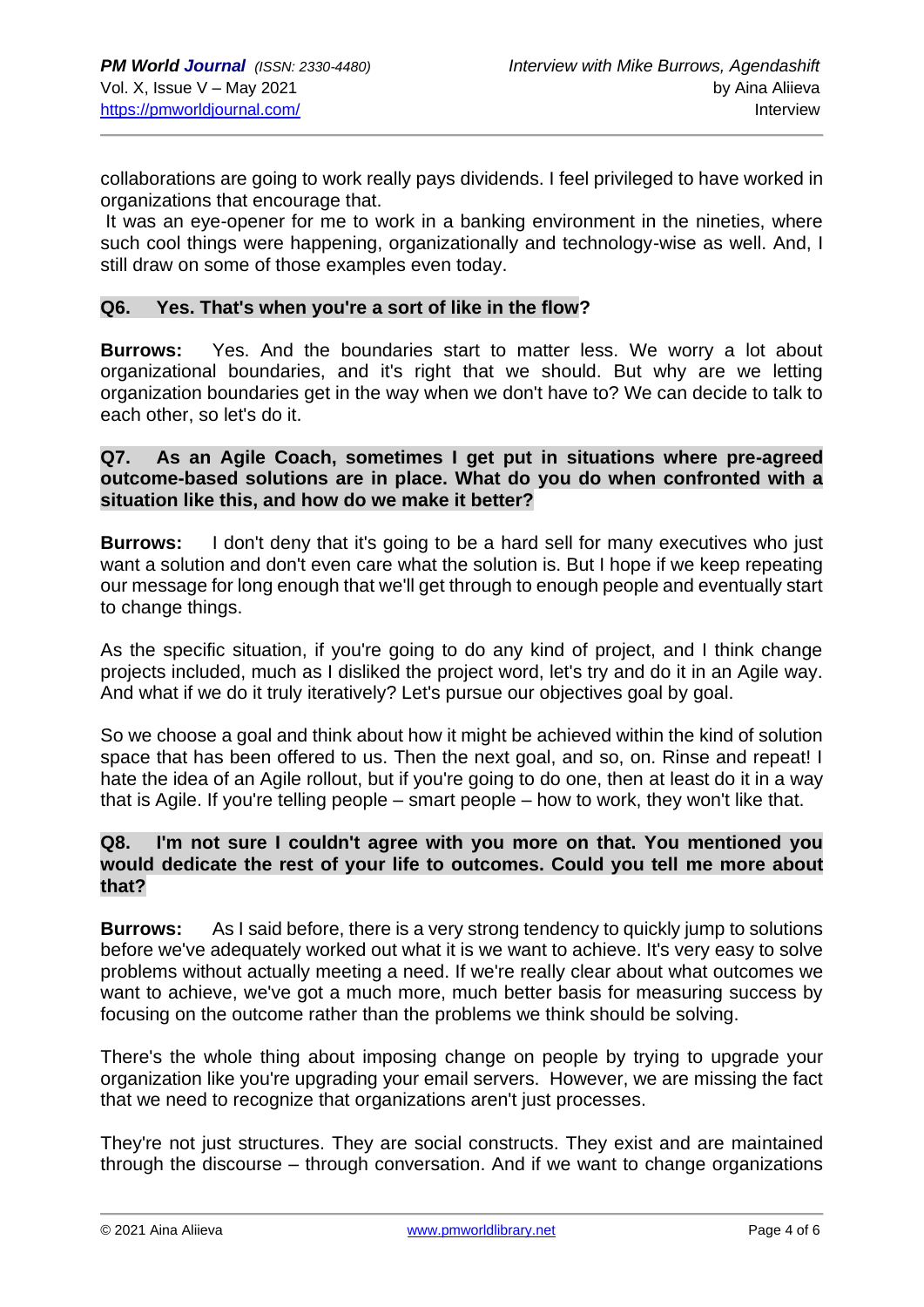fundamentally, then we need to tap into that. We need to be part of those conversations. Though can't control the conversation in an organization you can inject things into it, and you can model different kinds of conversations and so on.

**Q9. One of the most famous tools for collecting data from stakeholders is surveys. My experience shows that this tool might be useful if the majority of stakeholders are full-time employees. However, suppose we have team members who are a third party and working offshore and have their managers and corporate culture. In that case, they don't care much about surveys and improving the organization where they work temporarily. Do you think surveys might still be helpful in this case, or are there other practices on data collection?**

**Burrows:** So our survey isn't the first thing that we do. It's a tool for helping us identify perhaps a lower level of obstacles we would come up with when we do our initial discovery conversations. So I think in the end it is just as a way of getting people involved. Although, some people quite like surveys as a way of getting your foot in the door.

I used to send the survey out the assessments ahead of any workshops and it sort of does help to set the tone. And it does help people think about the kind of issues might we be talking about. But there was always the worry that not enough people would respond to it and that might be a real problem in the kind of context you describe.

Since we've been going online, I started doing the assessment actually in the workshop, spending twenty minutes of the workshop time doing the assessment. Previously, I used to hate the feeling that the energy was being sucked from the room while people were doing it, but online it's seems to work well.

So, in the end, it comes down to what motivation do these people have to come to the meeting in the first place? What's the purpose? And if you can't articulate that, then you're probably not going to get them.

If you can involve them in drafting what the invitation is, then there maybe you have a chance.

**Q10. Mike, what tools/technology would you recommend for companies to capture the "Shift"; while operationalizing the shift, a lot of companies have tools like Jira, Planview, Blueprint or others; they wonder how we connect the OKRs (the other end of Left side) to existing tools they have? or they need new tools? Which ones?**

**Burrows.** Sometimes the conversation about tools is a way of avoiding having the real conversation.

I do most of my work with Zoom and Google docs. Agendashift is about conversations. It's about giving people just enough structure. With Google Docs I can send people out to breakout rooms and with a shared document that provides that "just enough" structure.